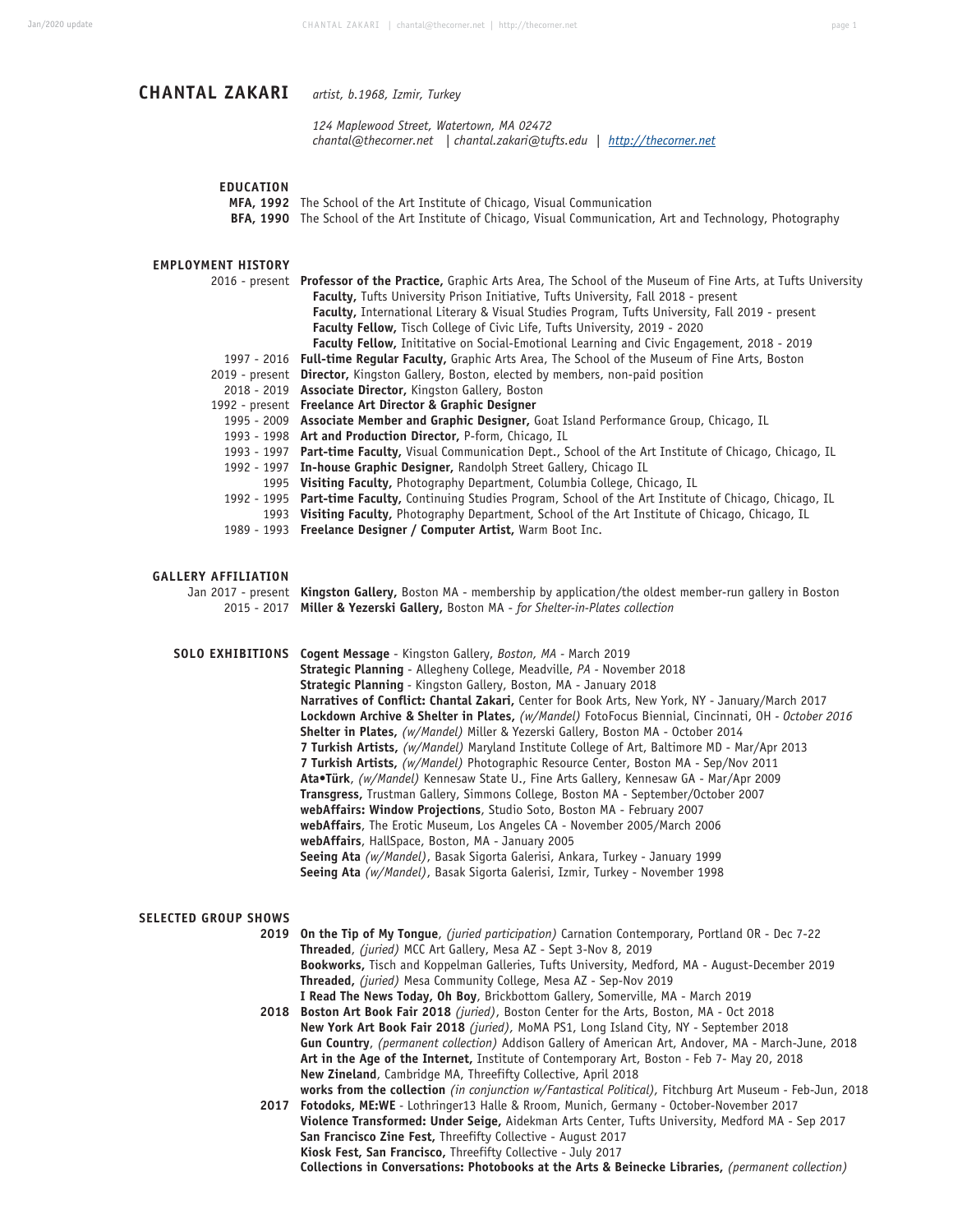Yale University, New Haven CT

**Arte Laguna Show**, *(juried participation)* Venice Arsenale, Venice, Italy

- **Relay**, Kingston Gallery members' show
- **2016 DC Book Art Fair,** at Three Fifty table **Public, Private, Secret,** International Center of Photography, NY - Opening Show for the new building at the Bowery, *curated by Charlotte Cotton*

**Baxter Street Zine and Self-Published Photo Book Fair**, *curated by Anouk Kruithof* **Krakow Photomonth,** Krakow, Poland *- curated by Lars Willumeit and Iris Sikking*

- **2015 Library of the Printed Web 3,** *(juried participation)* traveling Google FORM Design Conference, Merz Akademie, NY Art Book Fair, Offprint London, Theorizing the Web, Interrupt 3 **Books Abound,** *(juried participation)* Cambridge Art Association, Cambridge MA
- **2014 SMFA Faculty Sabbatical Show,** Barbara & Steven Grossman Gallery, SMFA, Boston MA
- **2012 Al-Mutanabbi Street Starts Here,** Cambridge MA, Santa Fe NM, Manchester UK, San Francisco CA, New York City NY, Newark NJ, Tacoma WA, Portland OR, Cairo Egypt, Newfoundland Can, Los Angeles CA, Boca Raton FL, Boise ID - group show touring in the U.S., Europe and the Middle East throughout 2012-2015
	- **Rejected**, *(juried participation)* Howard Art Project, Dorchester, MA
- **2007 ArtBase**, *(juried participation)* Rhizome.org, New Museum NY part of the database since March 2007 **Only Connect**, Mills Gallery, Boston MA
	- **BrickBottom Celebrates MacDowell**, BrickBottom Gallery, Somerville MA
- **2006 webAffairs**, The Erotic Museum *(permanent installation)*, Los Angeles CA
- **2005 bit-logic**, GASP Gallery, Boston MA
- **2004 Birds and B(ees)**, Gescheidle Gallery, Chicago, IL **DPI**, *(juried competition)* Kellogg University Art Gallery, California State Polytechnic U., Pomona CA **The Drawing Project** - Bernard Toale Gallery, Boston, MA - 2004-2008
- **2003 Frag** Evos Arts Center, Lowell, MA
- **2001 SMFA faculty work** Cyclorama, Boston, MA
- **Pictionary** exhibited in print form in Austin TX and Boston MA 2001
- **2000 Pictionary** exhibited in print form in Austin TX and Boston MA 2000
- **1999 Digital Variance**, Boston CyberArts Festival Mobius, Boston, MA
- **1998 FACET**, *(juried participation)* Taos, NM September-October 1998 **Art Bytes**, Walt Whitman Center for the Arts, Campden, NJ - May 1998 **1996 PRINT Regional Design Annual** - 1996
- 
- **1995 Response to War**, *(juried participation)* Artemisia Gallery, Chicago, IL
- **1994 Brave New Pixels 3**, *(juried participation)* A.R.C. Gallery, Chicago, IL
- **1993 War & Peace Ansel Adams: Rock solid**, *(juried participation)* Alinder Gallery Gualala, CA
- **1990 Siggraph '90**, *(juried competition)* ACM Siggraph International Traveling Art Show **Chips Off A New Block**, *(juried participation)* Gallery 2 - Chicago, IL **Window to the Imagination**, *(juried participation)* Gallery 2, - Chicago, IL

**ARTIST'S BOOK DISTRIBUTION Distributed Art Publishers**, New York, NY - *for The State of Ata* **Photo-eye**, Sant Fe, NM - *for Lockdown Archive, They Came to Baghdad, The Turk & The Jew* **Printed Matter**, New York, NY - *for Lockdown Archive, They Came to Baghdad, The Turk & The Jew and webAffaris*

**EDITIONED ARTIST'S BOOKS** *Defunct Colleges,* Eighteen Publications, 2019

**& MULTIPLES** custom halftones, Riso print on linen paper, etched wood cover, coil bound, 16 pages, edition of 8 *Cogent Message,* Eighteen Publications, 2019

 digital laser print on linen paper, etched acrylic cover, coil bound, 84 pages, edition of 20 *Campaign,* Eighteen Publications, 2018, *with Mike Mandel*

- print on demand book, 100 pages, softcover, limited edition of 200
- *A Catalog of Flags for Academic Strategic Planning,* Eighteen Publications, 2018 digital press, 20 pages, first edition of 200
- *Lockdown Archive,* Eighteen Publications, 2015, *with Mike Mandel* print on demand book, 80 pages, hardbound, limited edition of 250
- *They Came to Baghdad,* Eighteen Publications, 2012*, w/ Mike Mandel* print on demand book, 100 pages, hardbound, limited edition of 250
- *The State of Ata,* Eighteen Publications, 2010*, w/ Mike Mandel* four color offset lithography, 272 pages, hardbound, edition of 3,000
- *Taxi Rides,* Eighteen Publications, 2009*, w/ Mike Mandel* commissioned by Kennesaw State Univesity for our solo show *Seeing Ata*
- four color offset lithography, 16 pages, self-cover, edition of 3,500 *webAffairs,* 2005
- *by Show-n-tell (authored under a pseudonym),* Eighteen Publications  *with an essay by Alluquére Rosanne Stone*
- four color offset lithography, 144 pages, hardbound, edition of 2,000 *The Turk and The Jew,* Eighteen Publications, 1997*, w/ Mike Mandel,*  Indogo press lithography print, 34 pages, spiral bound, limited edition of 250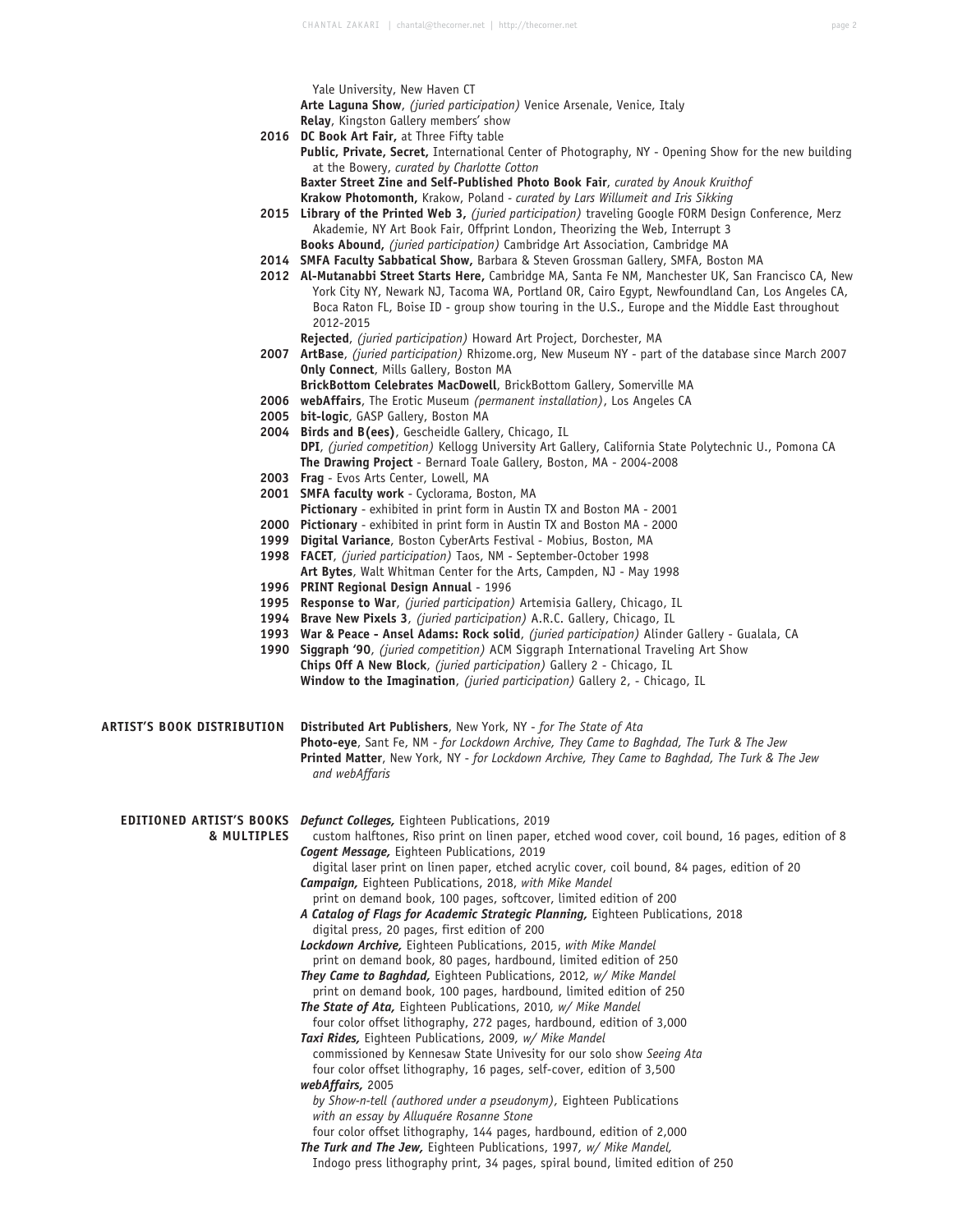| <b>PROJECTS</b> | TEMPORARY PUBLIC ART The Shelter-in-Plates Collection, w/Mike Mandel - December 2013 - January 2014<br>shopify website for 6 ceramic plates, limited edition including a collector's box set<br>Stand in Solidarity, May 2012, w/ Mike Mandel<br>Weekly Dig (Boston's weekly magazine 40,000 copies distributed freely)<br>full page newspaper public art work for our <i>imagine</i> campaign - invitation by the Weekly Dig<br>imagine, May - June 2012, w/ Mike Mandel<br>Billboard design on Arsenal Street, Watertown MA<br>10 x 22 feet, digitally printed by ClearChannel - 2 months rent funded entirely by the community<br>Election Campaign, October - November 2011, w/ Mike Mandel<br>social activist performance, election campaign to run as a town counsilor, Watertown MA<br>lawn signs, postcards, flyers, public film screening, community gatherings, election day activities<br>The Return of the Father, 2011, w/ Mike Mandel<br>Weekly Dig (Boston's weekly magazine 40,000 copies distributed freely)<br>full page newspaper public art work commissioned by the Photographic Resource Center, Boston MA<br>webAffairs Window Projections, Valentine's Day 2007<br>video projection of images onto street window in Boston's Sea Port district<br>The Hotel Project, 1997-2007, w/ Mike Mandel<br>installation of framed photographs of Mustafa Kemal Atatürk in hotel bedrooms around Turkey<br>The Ankara Event, August 1997, w/ Mike Mandel<br>street protest and photograph (published in all the national newspapers in Turkey)<br>Hangisi? (Which One?), 1997, w/ Mike Mandel<br>street performance with large posters and public photo shoot<br>The Turk and The Jew, 1994-1997, w/ Mike Mandel |
|-----------------|--------------------------------------------------------------------------------------------------------------------------------------------------------------------------------------------------------------------------------------------------------------------------------------------------------------------------------------------------------------------------------------------------------------------------------------------------------------------------------------------------------------------------------------------------------------------------------------------------------------------------------------------------------------------------------------------------------------------------------------------------------------------------------------------------------------------------------------------------------------------------------------------------------------------------------------------------------------------------------------------------------------------------------------------------------------------------------------------------------------------------------------------------------------------------------------------------------------------------------------------------------------------------------------------------------------------------------------------------------------------------------------------------------------------------------------------------------------------------------------------------------------------------------------------------------------------------------------------------------------------------------------------------------------------------------------------------------------------------------|
|                 | web narrative (due to technological challenges ceased to exist in 1998)<br>I.D., 1994-1996                                                                                                                                                                                                                                                                                                                                                                                                                                                                                                                                                                                                                                                                                                                                                                                                                                                                                                                                                                                                                                                                                                                                                                                                                                                                                                                                                                                                                                                                                                                                                                                                                                     |
|                 | web narrative (due to technological challenges ceased to exist in 1998)                                                                                                                                                                                                                                                                                                                                                                                                                                                                                                                                                                                                                                                                                                                                                                                                                                                                                                                                                                                                                                                                                                                                                                                                                                                                                                                                                                                                                                                                                                                                                                                                                                                        |
|                 | GROUP PORTFOLIOS AND Tool Book Project, Vol III: Work Book, curated by Sarah Sharp, Brooklyn NY and Baltimore MD, 2019<br>ARTIST'S BOOKS & MULTIPLES Picture Stories II, collaborative with San Francisco Art Institute, San Francisco CA, Edinburgh College<br>of Art, UK and School of the Museum of Fine Arts, Boston - Spring 2016<br>Picture Stories, collaborative with Edinburgh College of Art, UK and School of the Museum of Fine Arts,<br>Boston - Spring 2015<br>Library of the Printed Web 3, curated and published by Paul Soullelis - Spring 2015<br>Declaration of Sentiments/Gün, curated by Arzu Ozkal & Claudia Pederson, Ankara, Turkey - 2011, 2014<br>Trans-Atlantic Fun®O®Pack, collaboratively with SMFA & Edinburgh College of Art, UK - Spring 2012<br>slopart, internet based and printed art catalog published by Brian Reeves, since 2007<br>Covering Photography, internet photo book covers data base curated by Karl Barden, since 2007<br>Pictionary, a paperless print portfolio of 20 artsits on CD-ROM - March 2000                                                                                                                                                                                                                                                                                                                                                                                                                                                                                                                                                                                                                                                                        |
|                 | REFERENCES IN BOOKS Art in the Age of the Internet: 1989 to Today, by Eva Respini, Yale University Press, 2018 - States of<br>Surveillance, p238<br>Co Lab: Collaborative Design Survey, Mandel + Zakari, by Elizabeth Herman, Ryan Shelley, Ellen Lupton,                                                                                                                                                                                                                                                                                                                                                                                                                                                                                                                                                                                                                                                                                                                                                                                                                                                                                                                                                                                                                                                                                                                                                                                                                                                                                                                                                                                                                                                                     |
|                 | Jennifer Phillips, BIS Publishers, 2015                                                                                                                                                                                                                                                                                                                                                                                                                                                                                                                                                                                                                                                                                                                                                                                                                                                                                                                                                                                                                                                                                                                                                                                                                                                                                                                                                                                                                                                                                                                                                                                                                                                                                        |
|                 | Printed Web 3, by Paul Soulellis, Blurb, 2015<br>Muslim Nationalism and the New Turks by Jenny White, Princeton University Press, 2014                                                                                                                                                                                                                                                                                                                                                                                                                                                                                                                                                                                                                                                                                                                                                                                                                                                                                                                                                                                                                                                                                                                                                                                                                                                                                                                                                                                                                                                                                                                                                                                         |
|                 | Beyond Anitkabir: The Funerary Architecture of Atatürk by Christopher S. Wilson,<br>Ataturk and His Representation in Turkey, Ashgate Publishing Ltd. - 2013, Routledge, 2016<br>Gün: Women's Networks in Turkey, by Arzu Ozkal and Claudia Costa Pederson, 2013<br>Small Acts of Repair: Performance, Ecology and Goat Island, by Stephen Bottoms and Matthew                                                                                                                                                                                                                                                                                                                                                                                                                                                                                                                                                                                                                                                                                                                                                                                                                                                                                                                                                                                                                                                                                                                                                                                                                                                                                                                                                                 |
|                 | Goulish, Routledge, 2013<br>Intimacy Across Visceral and Digital Performance by Maria Chatzichristodoulou and Rachel Zerihan,<br>Springer 2012 page 220                                                                                                                                                                                                                                                                                                                                                                                                                                                                                                                                                                                                                                                                                                                                                                                                                                                                                                                                                                                                                                                                                                                                                                                                                                                                                                                                                                                                                                                                                                                                                                        |
|                 | Declaration of Sentiments / Gün, <i>Chantal Zakari</i> , edited by Arzu Ozkal and Claudia Pederson, Pelin<br>Ofset, Ankara, Turkey - 2011, second edition 2014                                                                                                                                                                                                                                                                                                                                                                                                                                                                                                                                                                                                                                                                                                                                                                                                                                                                                                                                                                                                                                                                                                                                                                                                                                                                                                                                                                                                                                                                                                                                                                 |
|                 | Culture, Health and Sexuality, Vol 12, Issue 6, May 2010 by Katrien Jacobs,<br>Lizzy Kinsey and the Adult FriendFinders: An Ethnographic Case Study about Internet Sex and<br>Pornographic Self-Display in Hong Kong                                                                                                                                                                                                                                                                                                                                                                                                                                                                                                                                                                                                                                                                                                                                                                                                                                                                                                                                                                                                                                                                                                                                                                                                                                                                                                                                                                                                                                                                                                           |
|                 | MATRIX/Berkeley: A Changing Exhbition of Contemporary Art by Elizabeth Thomas, p129,<br>Berkeley Art Museum and Pacific Film Archive - 2009                                                                                                                                                                                                                                                                                                                                                                                                                                                                                                                                                                                                                                                                                                                                                                                                                                                                                                                                                                                                                                                                                                                                                                                                                                                                                                                                                                                                                                                                                                                                                                                    |
|                 | C'lick Me: A Netporn Studies Reader, <i>Soft Arousal: The Lover Who Endlessly Talks</i> , edited by Jacobs,<br>Janssen & Pasquinelli, Institute of Network Cultures, 2008                                                                                                                                                                                                                                                                                                                                                                                                                                                                                                                                                                                                                                                                                                                                                                                                                                                                                                                                                                                                                                                                                                                                                                                                                                                                                                                                                                                                                                                                                                                                                      |
|                 | Sexier Sex: Lessons from the Brave New Sexual Frontier, by Regina Lynn, Part III: Self-expression,<br>p 114, Seal Press - 2008                                                                                                                                                                                                                                                                                                                                                                                                                                                                                                                                                                                                                                                                                                                                                                                                                                                                                                                                                                                                                                                                                                                                                                                                                                                                                                                                                                                                                                                                                                                                                                                                 |
|                 | Marketing Your Book: An Author's Guide: How to Target, Agents, Publishers and Readers by Alison<br>Baverstock, p92, A & C Black Publishers - 2007                                                                                                                                                                                                                                                                                                                                                                                                                                                                                                                                                                                                                                                                                                                                                                                                                                                                                                                                                                                                                                                                                                                                                                                                                                                                                                                                                                                                                                                                                                                                                                              |
|                 | Netporn: DIY Web Culture and Sexual Politics (Critical Media Studies) by Katrien Jacobs, Porn<br>Arousal and Gender Morphing in the Twilight Zone, p90-94, Rowman & Littlefield Publishers - 2007<br>Eisbein in Alanya, by Omer Erzeren, Körber-Stiftung, 2004 page 91                                                                                                                                                                                                                                                                                                                                                                                                                                                                                                                                                                                                                                                                                                                                                                                                                                                                                                                                                                                                                                                                                                                                                                                                                                                                                                                                                                                                                                                         |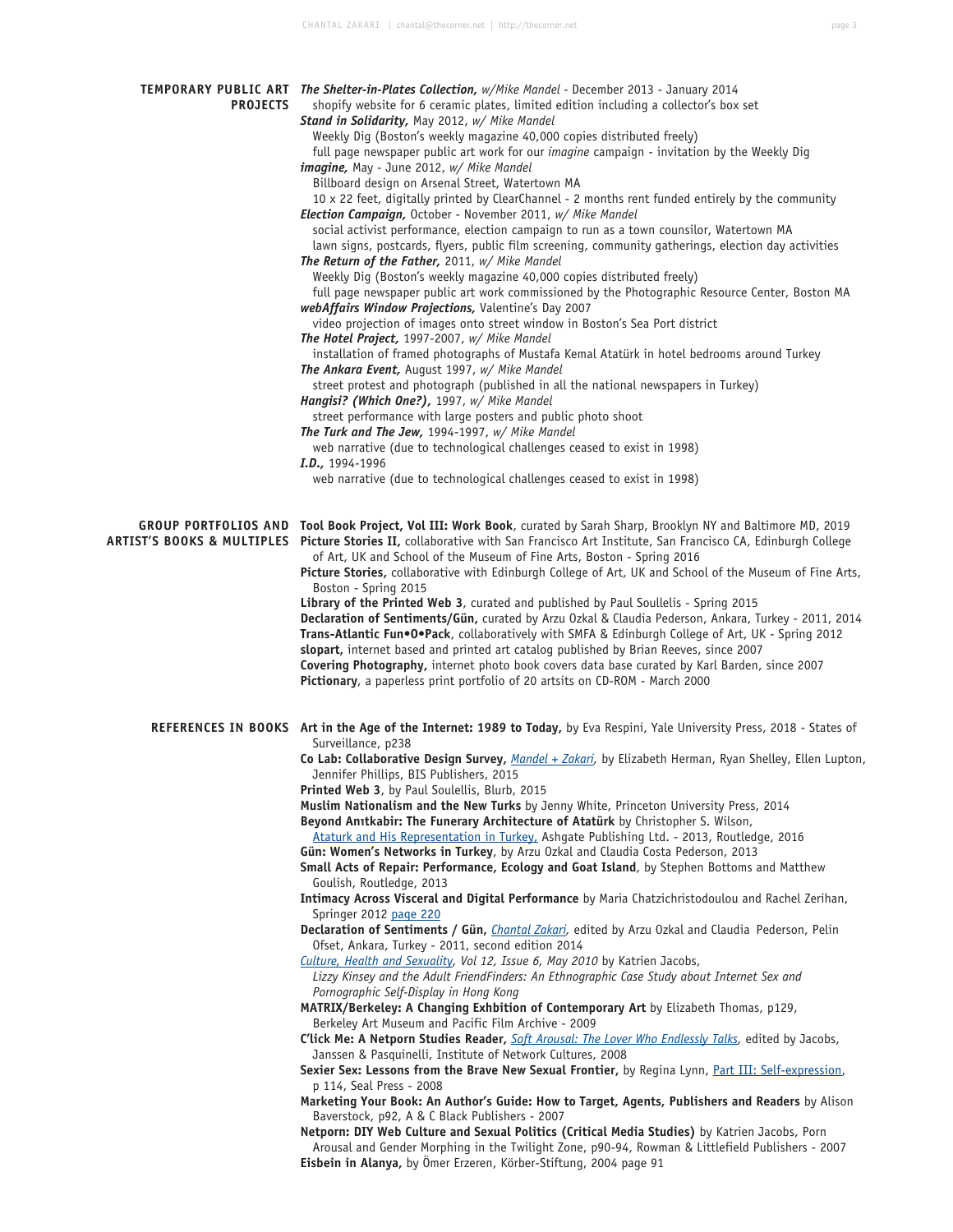**Faces of The State, Secularism and Public Life in Turkey** by Yael Navaro-Yashin Chapter 6: The Cult of Atatürk, section 1: Like a Cross That Stops the Devil, p190-191 Princeton University Press - 2002

**ART REVIEWS & PRESS Tufts Daily,** *Chantal Zakari's 'Cogent Message' deconstructs institutional failings,* by Rijingya Tang, Mar 2019 **Chicago Reader**, *Goat Island: the lifespan of an act*, KT Hawbaker, May 08, 2019 **Improper Bostonian,** Screen Shots with Sarah Hagman, What must see this spring - Feb 2019 Yeni Akit, Milli Egitim Ne Kadar Milli?, Zekeriya Say, October 28, 2018 **IsThisIt?,**(UK) *Jameson Johnson in conversation with Mike Mandel and Chantal Zakari,* Issue 5 Surveillance, Summer 2018 **WGBH News, Boston,** Under the Radar with Callie Crossley, Exhibit at ICA/Boston Studies Intersection of Art and the Internet, April 3, 2018 **Boston Art Review,** *Notions of Place,* by Jameson Johnson, Issue #1 Spring 2018 **Boston Globe,** *Chantal Zakari Turns Pennants into Red Flags,* by Cate McQuaid, January 17, 2018 **Boston Art Review,** *Chantal Zakari Raises A Warning Flag,* by Jameson Johnson, January, 2018 **Docma** (online), Fotodoks - Festival für Dokumentarfotografie, Johannes Wilwerding, October 3 2017 **Kingston Gallery Blog,** *Brandy C. Topher interviews Chantal Zakari about her new work,* June 2017 **Fine Books Magazine** (online), *Rare Book Week Exhibits*, Nate Pedersen, March 7, 2017 **American Photo Magazine,** *6 Truths About Photography We Were reminded Of At FotoFocus Biennial 2016 in Cincinnati,* by Lindsay Comstock, October 18, 2016 **Newsweek**, *Public, Private, Secret: This Exhibit Will Make You Think Twice About Your Webcam,* by Stav Ziv, June 28, 2016 **Le Monde** *A Cracovie, la photo se joue de la crise*, by Claire Guillot, June 5, 2016 **Photo-Eye** *Lockdown Archive Book Review*, by Sarah Bay Gachot, October 1, 2015 **Sabah** *(Turkey) Anıtkabir'in ötesi,* by Hasan Bülent Kahraman, September 11, 2015 **Tufts Observer,** *Leap Before You Look,* by Emily Lin, 2015 **aPhotoEditor** *This Week in Photography Books,* by Jonathan Blaustein, September 11, 2015 **Boston Photography Focus**, *January Nights at PRC: Public Interaction,* January 23, 2015 **Boston Globe** *Week Ahead*, by Cate McQuaid, October 8, 2014  **Watertown News**, Art Show Features Pieces Inspired by Watertown Lockdown, Bombing Suspect Search, Charlie Breitrose, October 2, 2014  **WGBH News,** *Protesting With Plates: A Response to the Watertown Manhunt,* Phillip Martin, April 19, 2014 **Artspace**, *10 of the Most Influential MFA Programs in the World*, April 24, 2014 **WGBH TV News, Greater Boston with Emily Rooney,** April 17, 2014 **TAB,** *Walmart pulls out of Somerville and Watertown sites,* by Dan Atkinson, Jun 15, 2012 **Patch**, *Watertown Residents Protest...* by Charlie Breitrose, May 7, 2012 **Boston Phoenix** *Watertown vs. Walmart*, by Greg Cook, May 7, 2012 **Boston Globe**, *Dozens protest proposed Walmart in Watertown*, by Jaclyn Reiss, May 6, 2012 **TAB**, *Anti-Walmart activists...* by Erin Baldassari, May 6, 2012 **CBS Boston**, *Dozens Protest Walmart's Desire...*, by Mark Katic, May 5, 2012 **TAB**, *Anti-Walmart billboard planned for Arsenal Street...* by Erin Baldessari, Mar 23, 2012 **Patch**, *Walmart Opponenets to Send a Message...*, by C. Breitrose, Mar 22, 2012 **Artforum** *(International), Mike Mandel and Chantal Zakari,* by Nuit Banai, December 2011 **TAB**, *Write-in Campaign for...* by Erin Baldessari, Nov 2, 2011 **Patch**, *Mandel, Walmart Impacted the Watertown Elections,* by C Breitrose, Nov 9, 2011 **Patch**, *Man Running for Town Council to Oppose...*, by C. Breitrose, Oct 26, 2011 **Journal of Association for Modern & Contemporary Art of the Arab World, Iran and Turkey** *(Middle East), Review of The State of Ata* by Berin Gölönü, July 2011 **Turquie Européenne**, Turquie: représentations du corps féminin - Les femmes en noir, Etinenne Copeaux, May 4 2011 **mashallahnews.com** *(Middle East) Atatürk is Not Dead* by Clément Girardot, May 2011 **Susam Sokak** *(Fr) Chantal Zakari, Mike Mandel, Atatürk...* by Etinenne Copeaux, February 2011 **Levantine Heritage** *(UK) The Background To The Book The State of Ata,* by Craig Encer, Fall 2010 **Kaleidoscope** *(Europe)* by Leah Whitman-Salking, Fall 2010 **Photo-eye**, Interviews: Mike Mandel and Chantal Zakari, October 1 2010 **Taraf** *(Turkey) Türklerin Ataturk Sanati,* interview and review of book by Erkan Doganay, August 26, 2010 **Milliyet** *(Turkey)* Atatürk'ü yadsiyanlar, Atalarını ve Türkiye'yi yadsiyanlardir! Chantal Zakari'yi anımsadınızmı? by Erhan Soysaltürk, July 12, 2010 **Artbook (blog)** interview by Thomas Evans, June 29, 2010 **Vatan** *(Turkey) Cumhuriyet'in Kızı ABD'de Atatürk Kitabı Yayımladı,* by Tugrul Tunaligil, May 8, 2010 **Photoworks UK** *(UK) The State of Ata* by Arzu Ozkal, May 2010 **Le Monde (Fr blog)** Au fil du Bosphore, Un Ata dans L'Etat, Guillaume Perrier, May 23, 2010 **Le Monde (Fr blog)** Des livres et des photos, The State of Ata, Remi Coignet, May 20, 2010 **Consiencious (UK blog)** *The State of Ata,* Joerg Coldberg, May 14, 2010 **Hurriyet** *(Turkey) Cumhuriyetin Kizindan Atatürk Kitabi,* April 26, 2010 **Boston Globe**, Shelf Life, *Turkey's Divide,* by Jan Gardner, April 25, 2010 **BigRed&Shiny,** *Southern Double Feature* by Steve Aishman - issue #105, April 2009 **Art Papers,** *Transgress: One-Person Exhibition of Photographic Works by Chantal Zakari* by Dina Deitsch - November/December 2007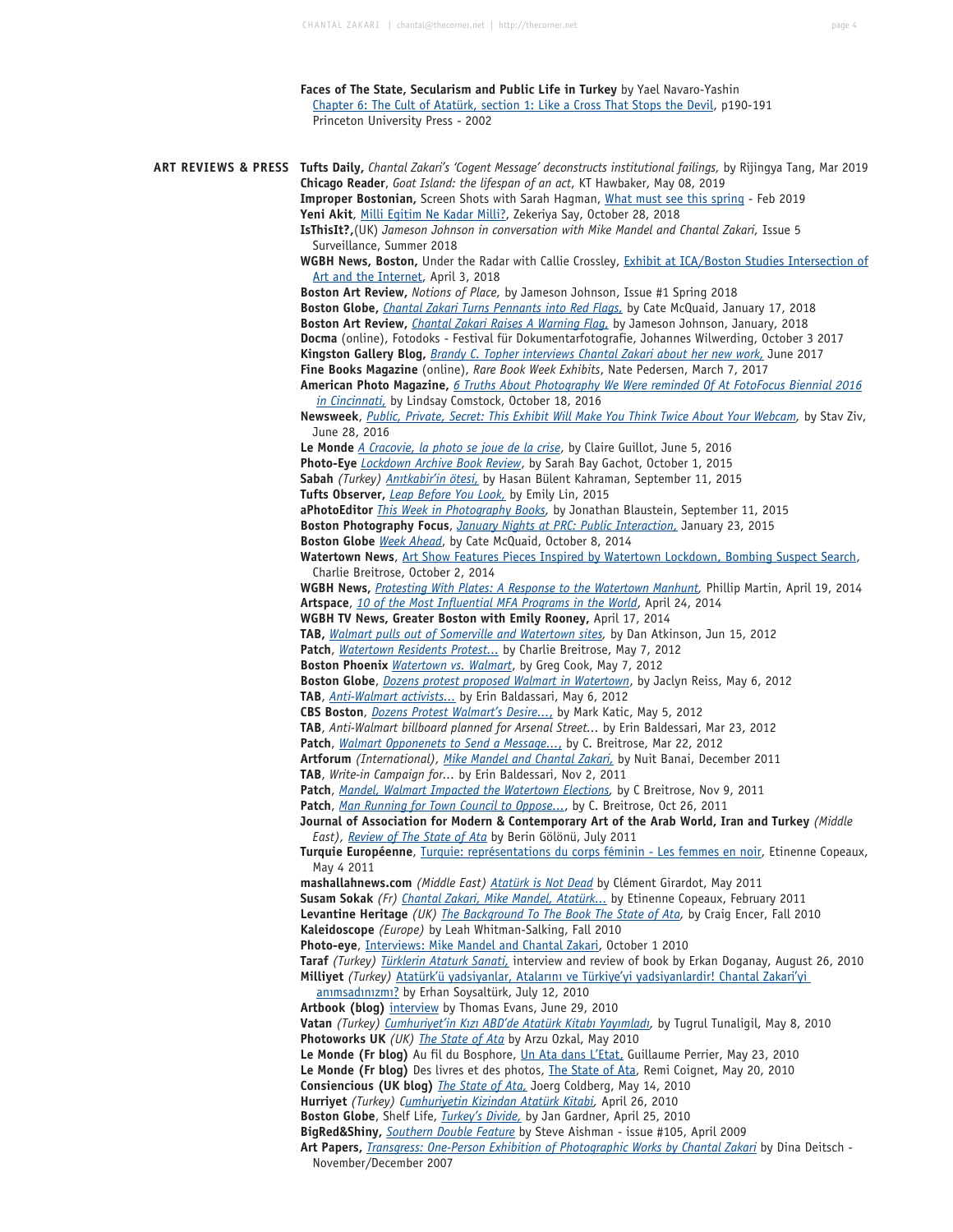*The Ethics of Transgression lecture* by Donald Kuspit, Simmons College - October 2007 **The Oracle,** *(Canada) A World of webAffairs* by Norman Valdez - March 2007 **clarin.com,** *(Argentina) El libro prohibido de Internet* by Marcela Mazzei - February 2007 **f-News,** *Special Collections' Dirty Little Secrets: Looking for love in the stacks of the Joan Flasch Artist's Book Collection* by Britany Salsbury - February 2007 **Boston Globe,** *A flirtation with desire* by Cate McQuaid - *February 22, 2007* **South End News,** *Only Connect* by Chris Orchard - *February 1, 2007* **Leonardo,** *(UK) webAffairs Book Review* by Andrea Dahlberg - September 2006 **Sex Drive daily,** a WIREDblog, *Pose Like The Star You Are,* by Regina Lynn - Sep 15, 2006 **Institute of Network Cultures Blog,** *netPorn* by Marije Janssen - August 2006 **Neural,** *(Italy) webAffairs book* by Allessandro Ludovico - July 2006 **Afterimage**, *Can U C Me* by Jody Zelen - volume 33, no 6, June 2006 **NY Arts Magazine**, *webAffairs book review* by Joanne Cachapero - May/June 2006 **Seattle Weekly**, *Sex and Filth on the Internet? Show us more.* by Heather Logue and Rachel Shimp - March 2006 **LA Weekly,** *The Coffee Table, All Things Bright and Beautiful* by Holly Meyers - December 2005 **Umbrella: Artists' Books Review,** *webAffairs Book Review* by Judith Hoffberg - December 2005 **XBiz World,** *Erotic Museum Exhibits Show on Chatrooms* by Joanne Cachapero - December 2005 **Sex Drive daily,** a WIREDblog, *Sex Drive, The Director's Cut,* by Regina Lynn - Nov 11, 2005 **WIRED.com,** *Should You Be In Pictures* by Regina Lynn - November 11, 2005 **El Universal online,** *Las relaciones entre lo real y lo virtual* by Gerardo Correa - November 2005 **Art New England,** by Lisa Paul Streitfeld - Oct/Nov 2005 **Boston Globe,** *Drawing Connections* by Cate McQuaid - September 16, 2005 **BigRed&Shiny,** *Bit logic @ Gasp* by Jonathan Fardy - September 2005 **BigRed&Shiny,** *Chantal Zakari's webAffairs* - September 2005 **WeeklyDig,** *got2bReal* by Kate Ledogar - February 23, 2005 **Boston Herald,** *Exhibit uncovers adults' seamy, sexy webAffairs* by Mary Jo Palumbo - Feb 8, 2005 **Boston Globe,** *Up Close, Impersonal* by Cate McQuaid - February 4, 2005 **Cumhuriyet** *(Turkey), Zakari'den Atatürk fotografları sergisi* - November 12, 1998 **Milliyet** *(Turkey), Siz ve Onlar* - November 11, 1998 **Cumhuriyet** *(Turkey)*, Hicbir ülkenin böyle bir lideri yok - November 9, 1998 **Hürriyet,** Chantal Zakari'ye turizm ödülü, July 4, 1998 **Milliyet**, Ciller'e Zakari soku, May 5, 1998 **Umbrella: Artists' Books Review,** *The Turk and The Jew Book Review* by Judith Hoffberg - May 1998 **Cumhuriyet** *(Turkey)*, Yerlilik Saplantısı - August 17, 1997 **Cumhuriyet** *(Turkey)*, Benim de Atatürk'üm var! by Ahmet Taner Kıslalı - August 10,1997 **Cumhuriyet** *(Turkey)*, Özfatura'ya istifa cagrısı, August 9,1997 **Milliyet**, Özfatura'ya tepki, August 7, 1997 **Zaman** *(Turkey),* Cesur Yürek! *- August 2, 1997* **Milliyet**, Babanın gururu, August 2, 1997 **Sabah** *(Turkey) Atatürk ile yasıyor - August 1, 1997* **Hürriyet** *(Turkey)*, *Iste Cesur Kiz,* by Metin Yildirim and Mustafa Oguz - *August 1, 1997* **Milliyet**, Merak edilen kız, August 1, 1997 **GRANTS, AWARDS & RESIDENCIES** Tisch Center for the Enhancement of Learning and Teaching Fellowship, Tufts University, 2018-2019 Daynard Fellowship Grant, School of the Museum of Fine Arts, Tufts University, 2018 Tufts University Faculty Research Award (FRAC), 2017  **Anamorphosis Prize,** Shortlist, New York, 2015 Facuty Travel Grant, School of the Museum of Fine Arts, Boston, 2013 Faculty Enrichment Grant, School of the Museum of Fine Arts, Boston, 2013 Facuty Travel Grant, School of the Museum of Fine Arts, Boston, 2012 Faculty Enrichment Grant, School of the Museum of Fine Arts, Boston, 2012 Facuty Travel Grant, School of the Museum of Fine Arts, Boston, 2009 Art and Civic Engagement Funding, Institute for Arts and Civic Engagement, SMFA, 2009 Facuty Travel Grant, School of the Museum of Fine Arts, Boston, 2008 Faculty Enrichment Grant, School of the Museum of Fine Arts, Boston, 2007 Faculty Travel Grant, School of the Museum of Fine Arts, Boston, 2007 LEF Grant, Spinning Straw Into Gold: The Ethics of Production, 2007 *(applied through Simmons College, Trustman Gallery)* **Independent Publisher Book Award,** Erotica Winner Finalist, 2006 Faculty Travel Grant, School of the Museum of Fine Arts, Boston, 2006 **DPI 2004 Award,** Cal Poly Pomona, Kellog University Art Gallery, 2004 **Fellowship at the MacDowel Colony**, 2002 Faculty Enrichment Grant, School of the Museum of Fine Arts, Boston, 2002 Faculty Enrichment Grant, School of the Museum of Fine Arts, Boston, 1999 **Community Arts Assistance Program (CAAP),** City of Chicago, 1997 Faculty Enrichment Grant, School of the Art Institute of Chicago, 1997 **PRINT Regional Design Competition,** *May* 1995 **Bryan Lathrop Fellowship,** School of the Art Institute of Chicago, 1992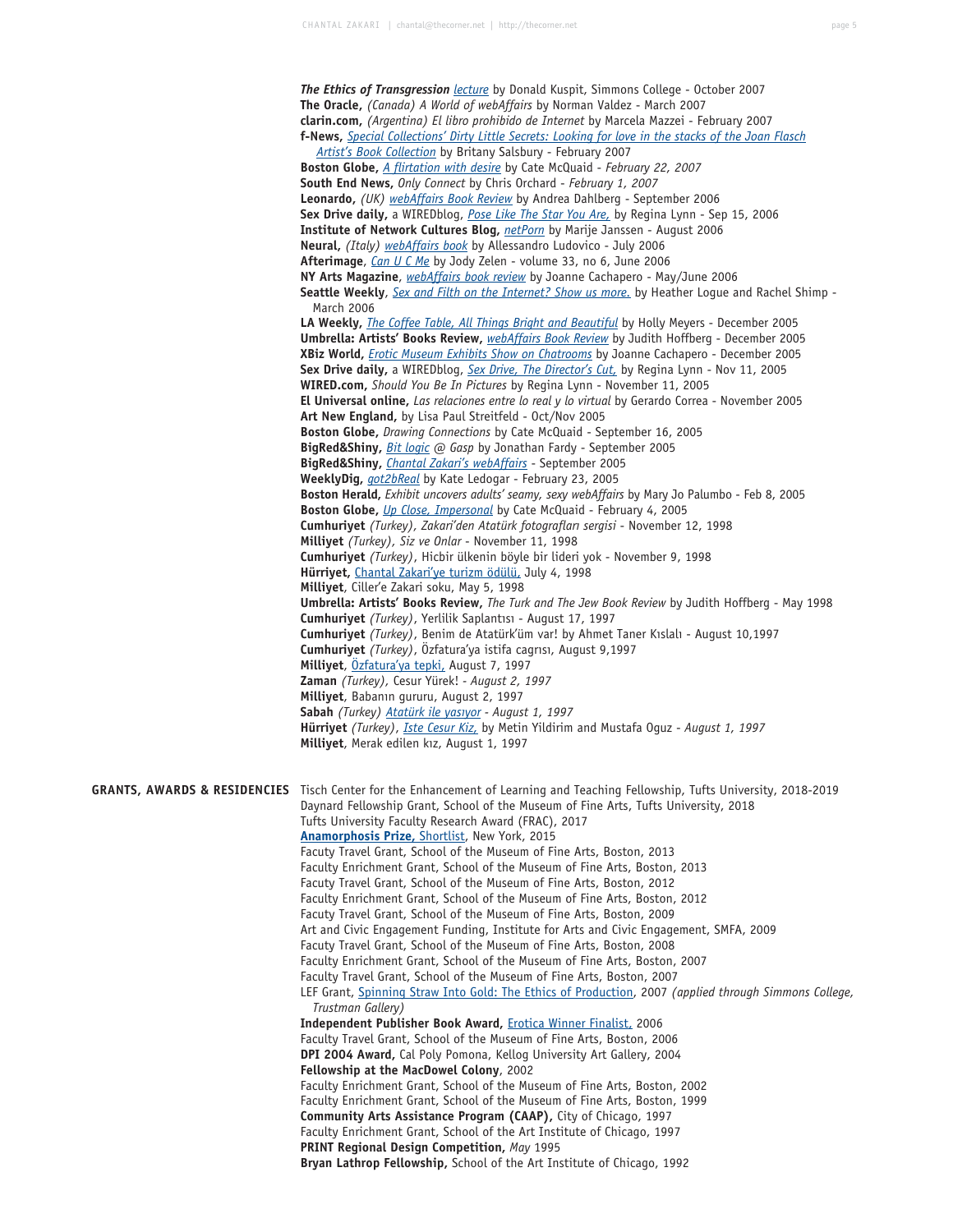| <b>WORKS IN PUBLIC COLLECTIONS</b> Shelter in Plates - Fitchburg Art Museum, Fitchburg MA                                                                                                                                                                                                                                                                                                                                                                                                                                                                                                                                                                                                                                                                                                                                                                                                                                                                                                                                                                                                                                                                                                                                                                                                                                                                                                                                                                                                                                                                                                                                                                                                                                                                                                                                                                                                                                                                                                                                                                                                                                                                                                                                                                                                                                                                                                                                                                                                                                                                                                                                                                                                                                                                                                                                                                                                                                                                       | Shelter in Plates - Yale University Art Gallery, New Haven CT | Shelter in Plates - Addison Gallery of American Art at Phillips Academy, Andover MA<br>Sustainability, burgee - Mahachulalongkornrajavidyalaya University, Bangkok, Thailand                                                                                                                                                                                                                                                                                                                                                                                                                                                                                                                                                                                                                                                                                                                                                                                                                                                                                                                                                                                                                                                                                                                                                                                                                                                                                                                                                                                                                                                                                                                                                                                                                                                                                                                                                                                                                                                                                                                                                                                                                                                                                                                                                                                                                                                                                                                                                                                                                                                                                                                                                                                                                   |
|-----------------------------------------------------------------------------------------------------------------------------------------------------------------------------------------------------------------------------------------------------------------------------------------------------------------------------------------------------------------------------------------------------------------------------------------------------------------------------------------------------------------------------------------------------------------------------------------------------------------------------------------------------------------------------------------------------------------------------------------------------------------------------------------------------------------------------------------------------------------------------------------------------------------------------------------------------------------------------------------------------------------------------------------------------------------------------------------------------------------------------------------------------------------------------------------------------------------------------------------------------------------------------------------------------------------------------------------------------------------------------------------------------------------------------------------------------------------------------------------------------------------------------------------------------------------------------------------------------------------------------------------------------------------------------------------------------------------------------------------------------------------------------------------------------------------------------------------------------------------------------------------------------------------------------------------------------------------------------------------------------------------------------------------------------------------------------------------------------------------------------------------------------------------------------------------------------------------------------------------------------------------------------------------------------------------------------------------------------------------------------------------------------------------------------------------------------------------------------------------------------------------------------------------------------------------------------------------------------------------------------------------------------------------------------------------------------------------------------------------------------------------------------------------------------------------------------------------------------------------------------------------------------------------------------------------------------------------|---------------------------------------------------------------|------------------------------------------------------------------------------------------------------------------------------------------------------------------------------------------------------------------------------------------------------------------------------------------------------------------------------------------------------------------------------------------------------------------------------------------------------------------------------------------------------------------------------------------------------------------------------------------------------------------------------------------------------------------------------------------------------------------------------------------------------------------------------------------------------------------------------------------------------------------------------------------------------------------------------------------------------------------------------------------------------------------------------------------------------------------------------------------------------------------------------------------------------------------------------------------------------------------------------------------------------------------------------------------------------------------------------------------------------------------------------------------------------------------------------------------------------------------------------------------------------------------------------------------------------------------------------------------------------------------------------------------------------------------------------------------------------------------------------------------------------------------------------------------------------------------------------------------------------------------------------------------------------------------------------------------------------------------------------------------------------------------------------------------------------------------------------------------------------------------------------------------------------------------------------------------------------------------------------------------------------------------------------------------------------------------------------------------------------------------------------------------------------------------------------------------------------------------------------------------------------------------------------------------------------------------------------------------------------------------------------------------------------------------------------------------------------------------------------------------------------------------------------------------------|
|                                                                                                                                                                                                                                                                                                                                                                                                                                                                                                                                                                                                                                                                                                                                                                                                                                                                                                                                                                                                                                                                                                                                                                                                                                                                                                                                                                                                                                                                                                                                                                                                                                                                                                                                                                                                                                                                                                                                                                                                                                                                                                                                                                                                                                                                                                                                                                                                                                                                                                                                                                                                                                                                                                                                                                                                                                                                                                                                                                 |                                                               | ARTIST'S BOOKS IN LIBRARIES Campaign, Catalog of Flags, Lockdown Archive, Shelter-in-Plates, webAffairs, The State of Ata, They Came to<br>Baghdad and The Turk & The Jew are sold online by Eighteen Publications, photoEye.com, amazon.com<br>through independent book stores nationally and internationally. They are in numerous private<br>collections. They are also housed in the following libraries as part of their Artist's Books collections:                                                                                                                                                                                                                                                                                                                                                                                                                                                                                                                                                                                                                                                                                                                                                                                                                                                                                                                                                                                                                                                                                                                                                                                                                                                                                                                                                                                                                                                                                                                                                                                                                                                                                                                                                                                                                                                                                                                                                                                                                                                                                                                                                                                                                                                                                                                                      |
| ADA University Library, Baku Azerbaijan<br>Art Institute of Chicago, Ryerson & Burnham Libraries, Chicago IL<br>Bard College, Charles P. Stevenson Library, Annandale-On-Hudson, NY<br>Bibliotheque Nationale de France, Paris France<br>Boston College, Thomas P. O'Neil Library, Chestnut Hill, MA<br>British Library, Drama & Literature Archive, London, United Kingdom<br>Brooklyn Museum Libraries & Archives, Brooklyn NY<br>Bookartas, Vilnius, Lithuania<br><b>Bowdoin College, Brunswick ME</b><br>The Chinese University of Hong Kong, Shatin Australia<br>City University of Hong Kong, Run Run Show Library, Kowloon, HK<br>The Clark, Sterling and Francine Clark Library, Williamstown MA<br>Colorado State University, Morgan Library, Ft Collins CO<br>Columbia University in the City of New York, New York NY<br>The College at Brockport, Drake Memorial Library, Brockport NY<br>DePaul University Library, Chicago IL<br>Emory University, Robert W Woodruff Library, Atlanta GA<br>Fashion Institute of Technology, Gladys Marcus Library, New York, NY<br>Florida State University, Tallahassee FL<br>Franklin Furnace, New York NY<br>George Washington University, Washington DC<br>The Getty Research Institute, Artists' Books Collection, LA, CA<br>Harvard University, Fine Arts Library, Cambridge MA<br>Harvard College Library, Cambridge MA<br>Huntington Museum Library, San Marino CA<br>Indiana University, Artists' Books Collection, Bloomington IN<br>Indie Photobook Library, Washington DC<br>Institut National D'Histoire De L'Art, Collections Jacques Doucet,<br>Paris, France<br>Institute of Network Cultures, Amsterdam, The Netherlands<br>International Center of Photography, New York NY<br>The Kinsey Institute Libray, Bloomington IN<br>Kunsthistorisches Institut in Florenz, Max-Planck-Institut,<br>Bibliothek, Florence Italy<br>La Trobe University, Melbourne Campus, Borchardt Library, Australia<br>Lesley University Library, Cambridge MA<br>Library of Congress, Washington DC<br>Maryland Institute College of Art, Decker Library, Baltimore MD<br>Marquette University Raynor Memorial Library, John P Raynor<br>Library, Milwaukee WI<br>Merrimack Valley Library Consortium, North Andover MA<br>MIT Libraries, Cambridge MA<br>Minuteman Library Network, Natick MA<br>Museum of Fine Arts, Boston, Rare Book Library, Boston MA<br>Museum of Fine Arts, Houston, Hirsch Library, Houston TX<br>Museum of Modern Art Library, New York NY<br>National Library of Iraq, Baghdad Iraq<br>The Nelson-Atkins Museum of Art, Kansas City MO<br>Northwestern University Library, Evanston IL<br>The New School, Libraries & Archives, New York NY<br>New York Public Library, New York NY<br>Oberlin College Library, Oberlin OH<br>Ohio State University Libraries, Columbus OH<br>Pratt Institute, Art and Architecture Library, Brooklyn NY<br>Princetown University Library, Princeton NJ |                                                               | rhizome, artbase (internet art data base), since 2006<br>San Francisco Museum of Modern Art, San Francisco CA<br>School of the Art Institute of Chicago, Joan Flasch Artists' Book<br>Collection, Chicago IL<br>School of the Museum of Fine Arts, William Morris Hunt Memorial<br>Library, Boston MA<br>Staatliche Museen zu Berlin, Preußischer Kulturbesitz, Kunstbiblio-<br>thek, Berlin Germany<br>Sächsische Landesbibliothek, Staats und Universitätsbibliothek<br>Dresden, Dresden Germany<br>Stanford University Libraries, Stanford CA<br>State Library of NSW, Sydney Australia<br><b>SUNNY College, Brockport NY</b><br>Temple University Libraries, Paley Library, Philadelphia PA<br>Texas Christian University, Fort Worth TX<br>Tulane University, Howard-Tilton Memorial Library, New Orleans LA<br>Townhouse, Digital Resource Library, Cairo Egypt<br>Universitatsbibliothek Duisburg-Essen, Essen Germany<br>University of Alberta, Edmonton AB Canada<br>University of Canterbury, Central Library, Christchurch, New Zealand<br>University of California Santa Barbara, Santa Barbara CA<br>University of California Southern CA, Los Angeles CA<br>University of California Los Angeles, Southern Regional Library, Los<br>Angeles CA<br>University of Cambridge, Cambridge University Library, Cambridge UK<br>University of Chicago Library, Chicago IL<br>University of Colorado at Boulder, Boulder CO<br>University of Delaware Library, Hugh M Morris Library, Newark DE<br>University of Denver, University Libraries, Denver CO<br>University of Guelph, Guelph, Canada<br>University of Illinois at Urbana Champaign, Urbana IL<br>University of Johannesburg, Auckland Park Bunting Rd Campus,<br>Doornpoort, South Africa<br>University of Maryland Libraries, College Part MD<br>University of Miami, Otto G Richter Library, Coral Gables FL<br>University of Michigan, Ann Arbor MI<br>University of New Mexico, Albuquerque NM<br>University of Pittsburgh, Pittsburg PA<br>University of Sussex, Brighton UK<br>University of Texas at Arlington, Central Library, Arlington TX<br>University of Toronto at Mississauga, Toronto, Canada<br>University of Vermont, Bailey/Howe Library, Burlington VT<br>University of Virginia, Charlottesville VA<br>University of Wisconsin Milwaukee, Milwaukee WI<br>University of Washington, Allen Library, Special Collections Division,<br>Seattle WA<br>Utah State University, Merrill-Cazier Library, Logan UT<br>Vanderbilt University Library, Jean and Alexander Heard Library,<br>Nashville TN<br>Western Kentucky University, Helm-Cravens Library, Bowling Green<br>KY<br>Yale University, Art of the Book Collection, New Haven CT<br>Zentralinstitut für Kunstgeschichte Bibliothek, Munchen Germany |
| Qatar National Library, Doha Qatar<br>Queens Public Library, Jamaica NY<br>Rice University, Fondren Library, Houston TX<br>RIT Library, Wallace Library, Rochester NY                                                                                                                                                                                                                                                                                                                                                                                                                                                                                                                                                                                                                                                                                                                                                                                                                                                                                                                                                                                                                                                                                                                                                                                                                                                                                                                                                                                                                                                                                                                                                                                                                                                                                                                                                                                                                                                                                                                                                                                                                                                                                                                                                                                                                                                                                                                                                                                                                                                                                                                                                                                                                                                                                                                                                                                           |                                                               |                                                                                                                                                                                                                                                                                                                                                                                                                                                                                                                                                                                                                                                                                                                                                                                                                                                                                                                                                                                                                                                                                                                                                                                                                                                                                                                                                                                                                                                                                                                                                                                                                                                                                                                                                                                                                                                                                                                                                                                                                                                                                                                                                                                                                                                                                                                                                                                                                                                                                                                                                                                                                                                                                                                                                                                                |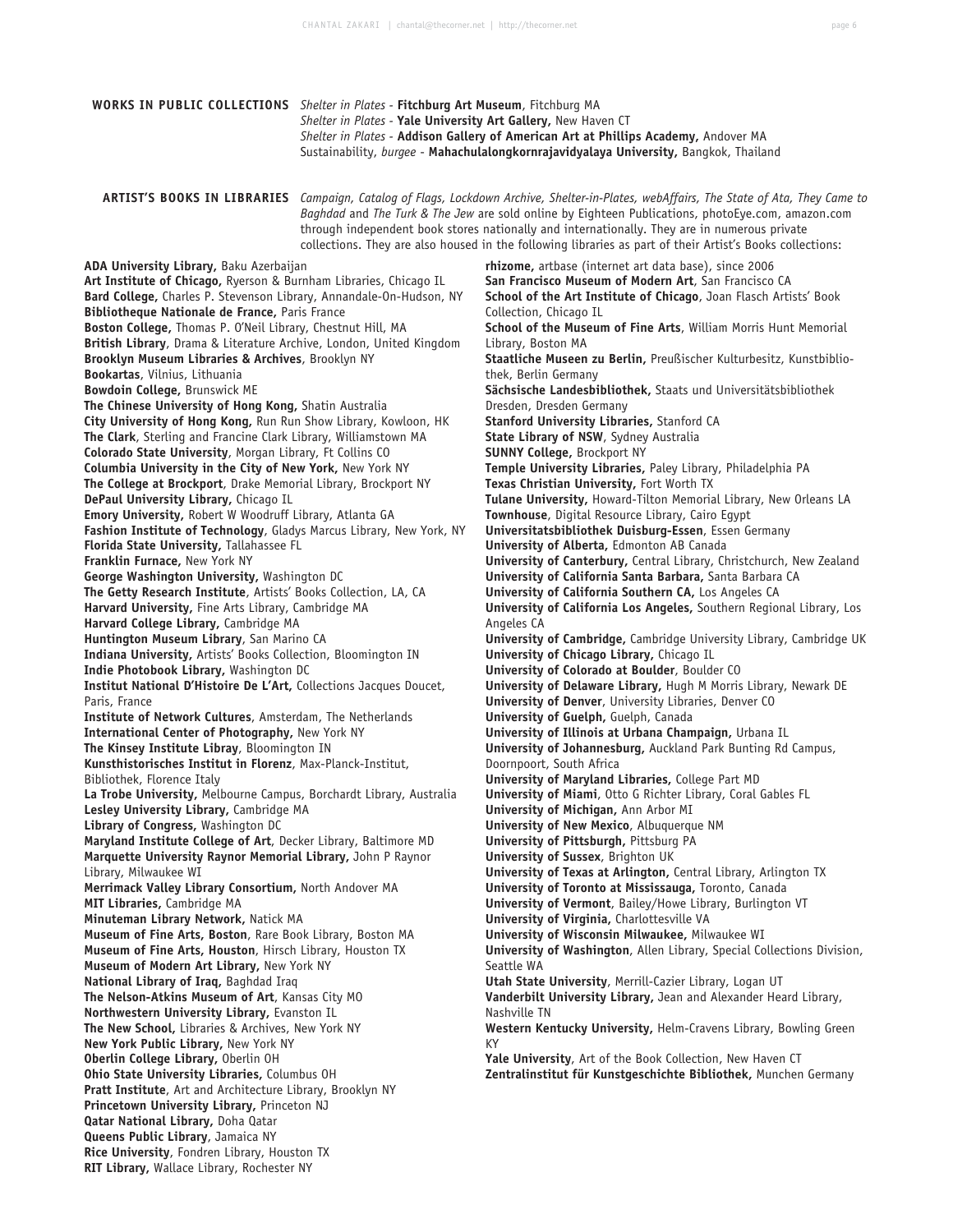| <b>ACADEMIC PRESENTATIONS &amp;</b><br><b>PANEL DISCUSSIONS</b>             | Symposium: Images Objects Archives, Cornell University, Johnson Museum of Art, Ithaca NY, March 2019<br>The Contemporay Artist's Book: A Democratic Object, Tufts Prison Initiative at Tisch College (TUPIT),<br>Shirley Correctional Institution, Shirley, MA, March 2018<br>Protest Graphics and Socially Engaged Work, Srishti School of Art Design and Technology, March 2018<br>Photography: The UnDocument, Art Academy of Cincinnati, October 2016<br>No Dust in the Archive, w/Mike Mandel, colloquium Museum of Fine Arts, Boston - November 2012<br>Short Circuit - Cross Border Communications in New Media Between US and Turkey, ISEA Istanbul -<br>September 2012<br>Mind The Gap, ISEA Istanbul - September 2012<br>The State of Ata, Photographic Resource Center at Boston University, w/Mike Mandel and Jenny White,<br>Professor of Anthropolog at BU, Boston MA - October 2011<br>Photo-Bookworks Symposium, Visual Studies Workshop, Rochester NY, w/Mike Mandel - July 2010<br>Soft Arousal Latex Party: Web Affairs and Pornification in The Twilight Zone Society Cinema and<br>Media Studies conference, w/Katrien Jacobs, Chicago - March 2007<br>Dorkbot - InterAccess, Toronto, Making Room Festival, a Heather Nicol production - December 2006<br>Self-publishing an artist's book: An artist's journey into the book publishing world, The 4th<br>International Conference on the Book, Emerson College, Boston - October 2006<br>NetPorn: Do it yourself, Impakt Festival, Centraal Museum, Utrecht, the Netherlands - August 2006 |
|-----------------------------------------------------------------------------|--------------------------------------------------------------------------------------------------------------------------------------------------------------------------------------------------------------------------------------------------------------------------------------------------------------------------------------------------------------------------------------------------------------------------------------------------------------------------------------------------------------------------------------------------------------------------------------------------------------------------------------------------------------------------------------------------------------------------------------------------------------------------------------------------------------------------------------------------------------------------------------------------------------------------------------------------------------------------------------------------------------------------------------------------------------------------------------------------------------------------------------------------------------------------------------------------------------------------------------------------------------------------------------------------------------------------------------------------------------------------------------------------------------------------------------------------------------------------------------------------------------------------------------------------------------------|
| <b>ARTIST'S TALKS, BOOK READINGS</b><br><b>WORKSHOPS &amp; PERFORMANCES</b> | Democratizing the Art Object: Navigating Self-Publishing, Koppelman Gallery, Medford, Oct 2019<br>Risograph Printing with Chantal Zakari, Koppelman Gallery, Aidekman Arts Center, Medford, Oct 2019<br>PRC, Boston University, Boston MA, Nights at the Photographic Resource Center artist lecture - Jan 2015<br>Center for Book Arts, New York City NY, Al-Mutanabbi Street Starts Here artist lecture - August 2013<br><b>Emerson College, visiting artist lecture in Photography - April 2013</b><br>Maryland College of Art, Baltimore MD, w/ Mike Mandel, 7 Turkish Artists - March 2013<br>Boston University, Anthropology Department, w/Mike Mandel, visiting artist lecture - November 2011<br>Boston College, w/Mike Mandel, visiting artist lecture - April 2010<br>School of the Art Institute of Chicago, w/Mike Mandel, visiting artist lecture - April 2010<br>Massachussetts College of Art & Design, Boston MA, w/Mike Mandel, visiting artist lecture - March 2010<br>San Francisco Art Institute, San Francisco CA, Photo Alliance lecture, w/Mike Mandel - February 2010<br>International Center of Photography ICP, New York City NY, The Photographers Lecture Series, w/Mike<br>Mandel - November 2010<br>Center for Creative Photography, Tucson AZ, Southwest Book Tour, w/Mike Mandel - October 2010<br>University of New Mexico, Albuquerque NM, Southwest Book Tour, w/Mike Mandel - October 2010                                                                                                                                     |
|                                                                             | Photo-eye, Santa Fe NM, Southwest Book Tour, w/Mike Mandel - October 2010<br>University of Colorado, Boulder CO, Southwest Book Tour, w/Mike Mandel - October 2010<br>SMFA Boston, 4 Photographers Lecture Series, w/Mike Mandel - April 2010<br>MIT Public Art lectures, visiting artist lecture, w/Mike Mandel - May 2009<br>Kennesaw State University, Kennesaw GA, visiting artist lecture, w/Mike Mandel - March 2009<br>Goldsmith College, London UK, Intimacy: Across Visceral and Digital Performance, book reading/<br>performance by show-n-tell - December 2007<br>Simmons College, Boston, MA, Spinning Thread into Gold, panel discussion - October 2007<br>Studio Soto, Boston MA, Boston CyberArts Festival, book reading/performance by show-n-tell, April 2007<br>ArtInteractive, Cambridge MA, Upgrade Boston! book reading/performance and artist talk by show-n-tell<br>- March 2007 (this event was simultaneously broadcast in SecondLife)<br>Studio Soto, Valentine's Day Reading - February 2007<br>Institute of Communication, Culture and Information Technology, University of Toronto, visiting<br>artist lecture - December 2006<br>Museum of Fine Arts, Boston, SMFA Faculty lecture series - November 2000<br>Dokuz Eylul Universitesi, Izmir, Turkey, To See Atatürk - November 1998<br>Dokuz Eylul Universitesi, Izmir, Turkey, visiting artist lecture - June 1997<br>The Turkish-American Assoc., Izmir, Turkey, The American Flag Motif in Everyday Life - January 1992                                                        |
| PROFESSIONAL SERVICES                                                       |                                                                                                                                                                                                                                                                                                                                                                                                                                                                                                                                                                                                                                                                                                                                                                                                                                                                                                                                                                                                                                                                                                                                                                                                                                                                                                                                                                                                                                                                                                                                                                    |
| courses developed for the SMFA                                              | (new for Fall 2019) - History and Politics of Typography - seminar + studio<br>beginning level - Toolbox in Social Engagement<br>beginning level - Type As Image<br>intermediate level - Self-Publishing an Artist's Book: Concept & Design<br>intermediate level - Cultural Signs & Symbols<br>advanced level - Subversive Graphics: Socially Engaged Art<br>advanced level - Codex in Context: The Contemporary Artist's Book<br>advanced level - Textual Image / Visual Text (co-taught with ENG faculty, Hilary Binda)                                                                                                                                                                                                                                                                                                                                                                                                                                                                                                                                                                                                                                                                                                                                                                                                                                                                                                                                                                                                                                         |

*advanced level* - History and Politics of Typography *lecture -* Tufts Prison Initiative Program: The Artist's Book as a Democratic Object in Contemporary Art

*Tufts Prison Initiative Program (Sum 2020)* Design and Self-Publishing of an Artist's Book